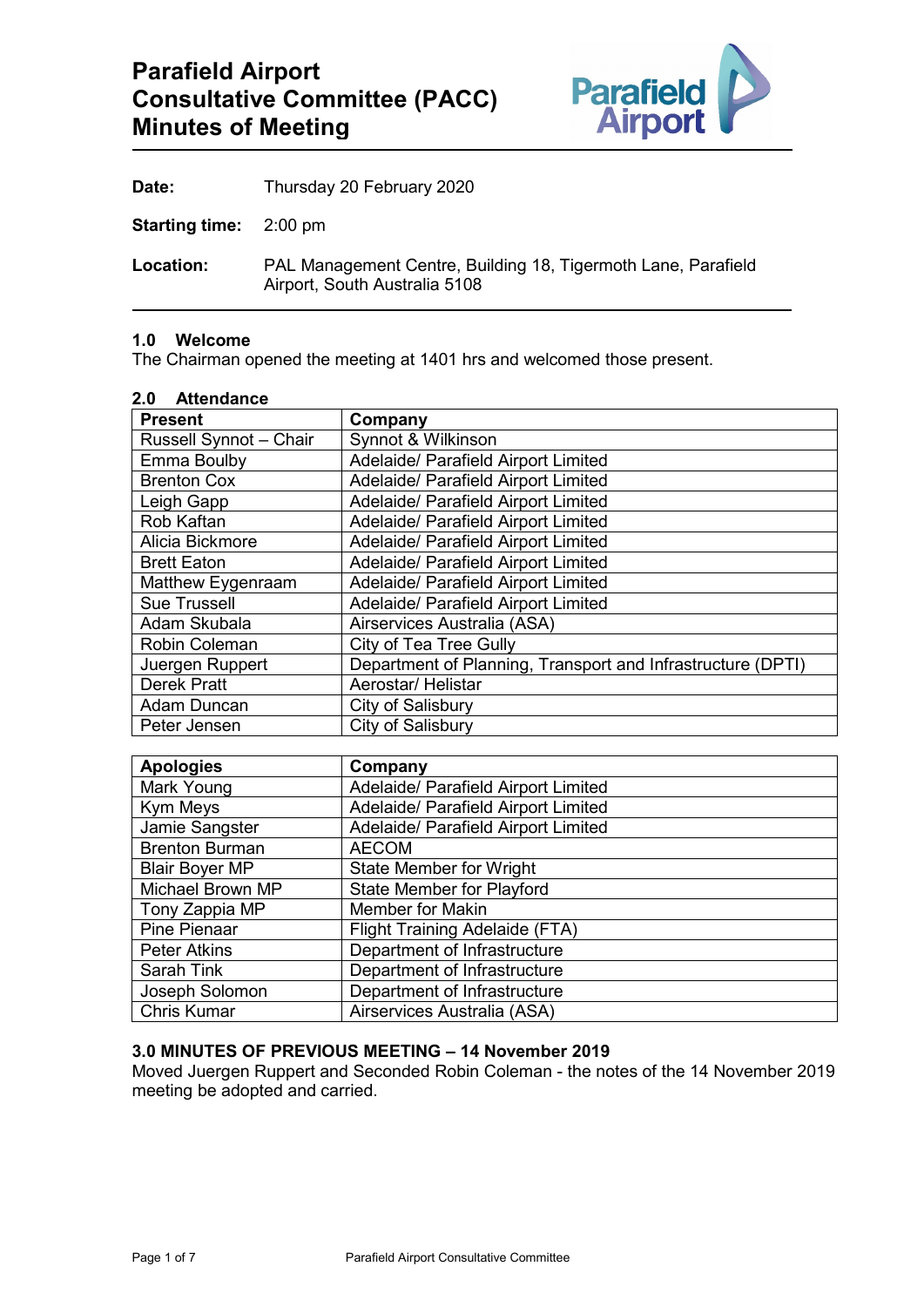### **4.0 CORRESPONDENCE**

### **4.1 Correspondence In:**

- − Reports
- − Email from resident requesting a public Q&A meeting

## **4.2 Correspondence Out:**

− Previous Minutes and Agendas

# **5.0 ACTION ITEMS**

## **5.1 Update Report on PFAS Monitoring Program Results**

Please refer item 10.1.

## **5.2 The Commonwealth Department - Sun-Setting Regulations**

On 24 August 2018, the Attorney-General issued the Legislation (Airport Instruments) Sunset-altering Declaration 2018, to align the sunsetting dates of the instruments to 1 April 2024. The review process has included consultation in the form of workshops, a public online survey and direct consultation with the airport operators. Outcomes of the review process to date indicate none of the instruments can be allowed to sunset as they all regulate areas that are appropriate and necessary for regulation. However, most of the instruments include some elements that are no longer fit for purpose. The identified issues are mostly a consequence of the passage of time since the regulations were made. The Department will be in touch with all airports in the near future to discuss next steps.

### **5.3 Fly Friendly Program**

Please refer item 6.4.

### **5.4 Update on the flight movements study**

Please refer item 6.4.

# **5.5 Carbon footprint calculation**

Please refer 10.2.

### **5.6 Notification to new property owners**

This item relates to Council notifications to new property owners who are purchasing properties which are affected by aircraft noise. A local Council sought some legal advice and the notifications have recently changed. The City of Salisbury will follow up.

### **5.7 Outcomes of the review of the Ground Running Policy**

Please refer item 6.4.

# **6.0 AIRPORT UPDATE**

**6.1 Parafield Airport Limited (PAL) Report –** The report was tabled and taken as read.

**6.2 Property Development Report –** The report was tabled and taken as read and the following was noted: A question was asked about the location of the potential "On The Run'' (OTR) development on Main North Road. The proposed location is south of the District Outlet Centre.

**6.3 Environment Report –** The report was tabled and taken as read and the following was noted: It was noted that the wildlife strike summary for the quarter was low. A similar decrease was also noticed at Adelaide Airport.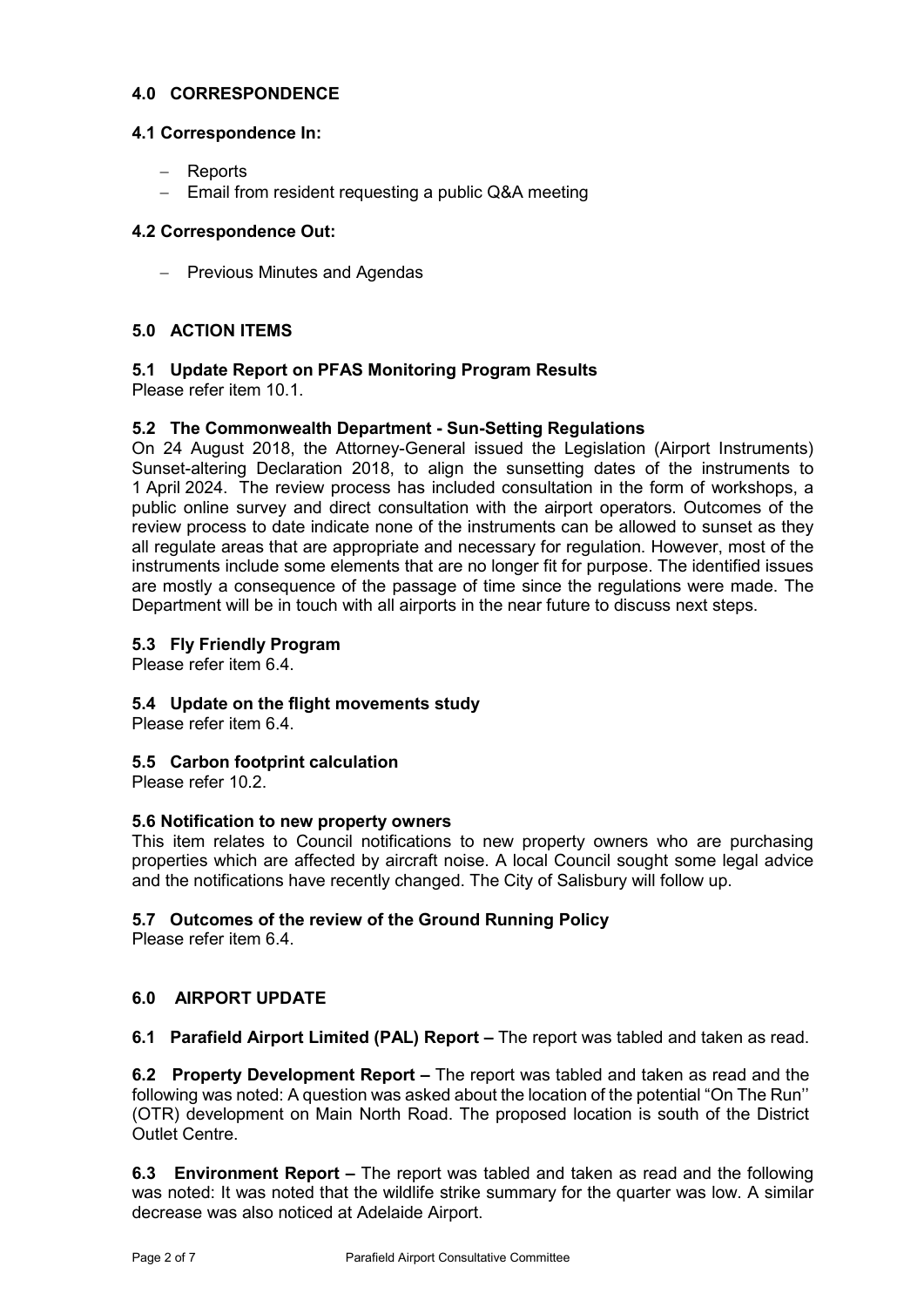**6.4 Technical Working Group (PATWG) –** A number of items were discussed at the last meeting.

### Fly Friendly

The City of Salisbury requested a review of the Fly Friendly Program hours. Based on a request from the ANO office which queried the movement data, the Airport has undertaken a gap analysis to gather more accurate aircraft movement data from a number of sources, which gives the opportunity to assess aircraft noise at all hours from aircraft movements. A presentation is intended at the next meeting on the findings of the data gathering data project. It was noted FTA have been trying numerous ways to try reduce noise impacts. This includes flying aircraft at Murray Bridge, the type of training on the weekend, reeducation and briefings to instructors.

### **Community**

The Airport reached out to ASA and all flight training schools to assist with reducing noise while the Darwin Defenders Commemoration Service was held in February. A letter requesting a Public Q&A meeting was tabled and discussed. The request was referred to PAL for further consideration.

### Letter

A letter was received from Mr Blair Boyer requesting information which the Airport was able to provide.

### Ground Running

A review of the policy commenced last year following complaints and proposed changes. The proposed changes include moving the start time on Saturdays from 7am to 8am and moving the start time on Sunday from 7am to 9am. A review of the out-of-frame Ground Running location is being conducted, but it appears to be currently located at the most optimal airside location at the Airport for noise.

# **7.0 AIRPORT AGENCY UPDATE**

### **7.1 Department of Infrastructure**

### Departmental Update

As part of broader machinery of government changes, the Infrastructure Department has merged with the Department of Communications and the Arts, and is now known at the Department of Infrastructure, Transport, Regional Development and Communications (the Department).

Ms Janet Quigley is currently acting Executive Director of Aviation and Airports for the foreseeable future

### National Airports Safeguarding Advisory Group (NASAG)

NASAG met on 21 August 2019. The group agreed the Terms of Reference (ToR) for the Implementation Review of the National Airports Safeguarding Framework guidelines (NASF) at this meeting. The ToR are available on the Department's website.

The Implementation Review commenced on 2 September 2019 and seeks submissions from interested industry stakeholders on how NASF has been/is being implemented. The submission period closed on 22 November 2019.

The Implementation Review draft report is anticipated in early February 2020 to coincide with the NASAG meeting, and the final report is expected to be presented to the Transport and Infrastructure Senior Officials Committee (TISOC) in the first half of 2020. The review report will put forward recommendations on measures which could enhance further implementation of NASF guidelines.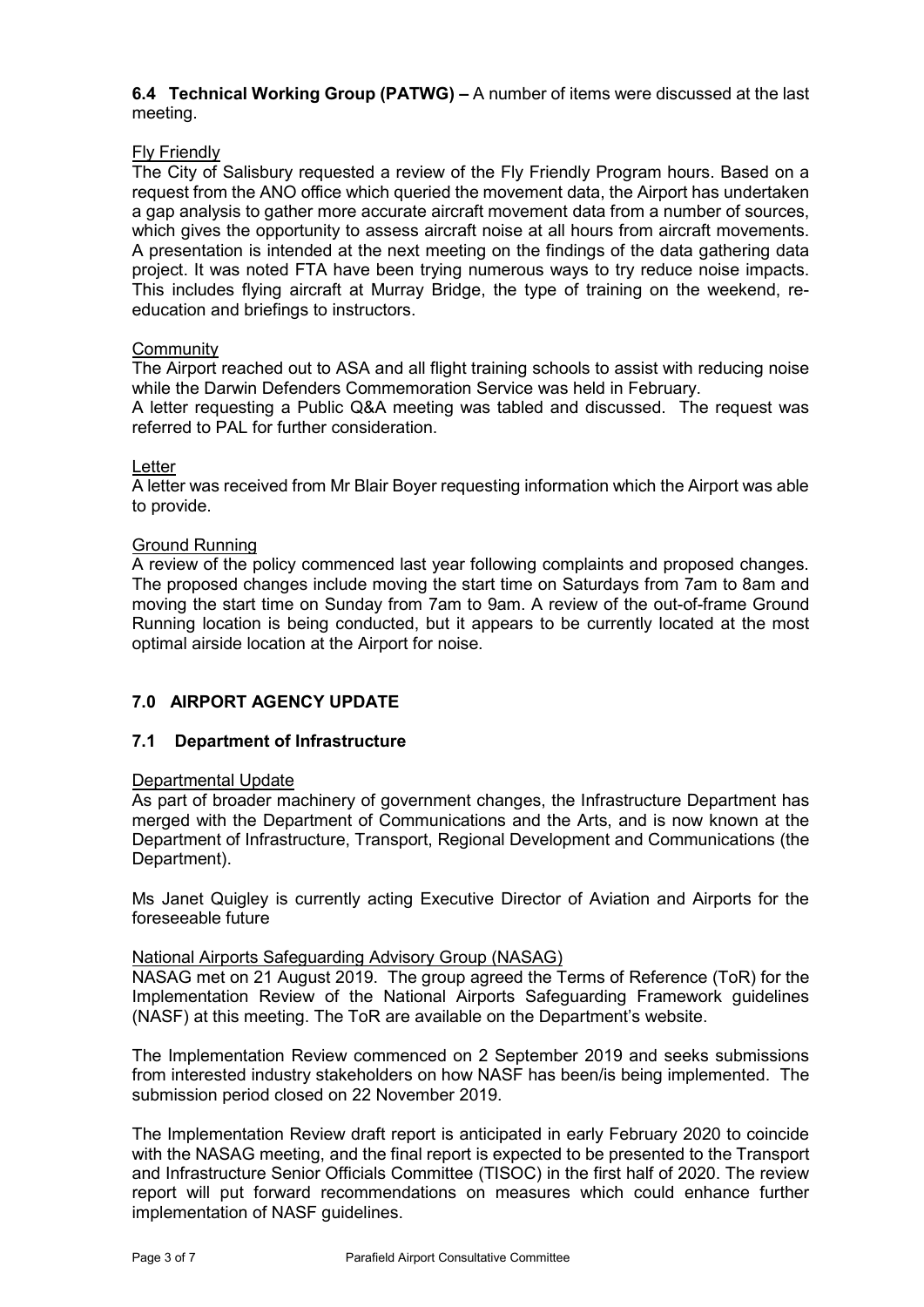The NASAG 2019-2021 Forward Work Program was also finalised at the August meeting. The program includes a review of the assessment trigger area in Guideline B (windshear), review of Guideline D (wind farms) and review of Guideline C (bird and wildlife strike).

Under NASF Guideline I – Public Safety Areas, the Department is responsible for policy advice regarding public safety risks within the boundaries of leased federal airports. The Commonwealth expects airports to consider public safety risk in planning and developments on-airport.

It is the responsibility of each state and territory to implement the NASF in their respective planning systems.

The next NASAG meeting will be held in March 2020, where the draft Implementation Review report will be considered.

General enquiries regarding the NASF may be directed to the Director, Airspace Protection and Safeguarding, Department of Infrastructure, Transport, Regional Development and Communications or by email to [safeguarding@infrastructure.gov.au.](mailto:safeguarding@infrastructure.gov.au)

**7.2 State Department of Planning, Transport and Infrastructure Report –** Nothing to report.

#### **7.3 Airservices Australia (ASA) Report –**

#### Draft Flight Path Design Principles

ASA conducted a national stakeholder consultation on Airservices Draft Flight Path Design Principles that will shape how flight path changes are designed, developed and implemented in the future. The consultation did not include discussions on specific flight path changes occurring in any one location. The consultation was focused solely on the Draft Principles.

ASA used a range of approaches to engage with stakeholders, including a National Online Survey, six Face-to-Face Community Workshops, three Industry Stakeholder Panels, and two Community Pop-up Stalls interstate (to promote completion of the Survey).

Locations for Community Workshops and Industry Stakeholder Panels were selected to ensure views from across Australia were received. In selecting locations, a balance of aircraft operations (including general aviation, civilian and military), capital city and regional areas were included and had access to broad community, government and industry representation.

#### New Format Online Reporting

The new format was effective from October 2019. The data is provided monthly rather than quarterly and replaces Airservices quarterly reporting, both online and for the Parafield TWG and PACC. Monthly information is updated on the 10th business day of each month. Airservices will continue to provide commentary both online and to Parafield TWG and PACC, on increased complainants, issues or other complainant investigations by the NCIS. Yearly reviews will continue to be provided. Any issues that are not noise related will not be included in this reporting. This format is sourced directly from the NCIS database, and is based on contacts received in the calendar month. As the NCIS updates issues and case classifications during the course of their investigation into a contact, it is possible that slight variations will occur in the reporting to the previous month, when the current month is uploaded.

#### 2019 Year in Review Complainants

• 147 complainants in 2019, an increase from 69 complainants in 2018;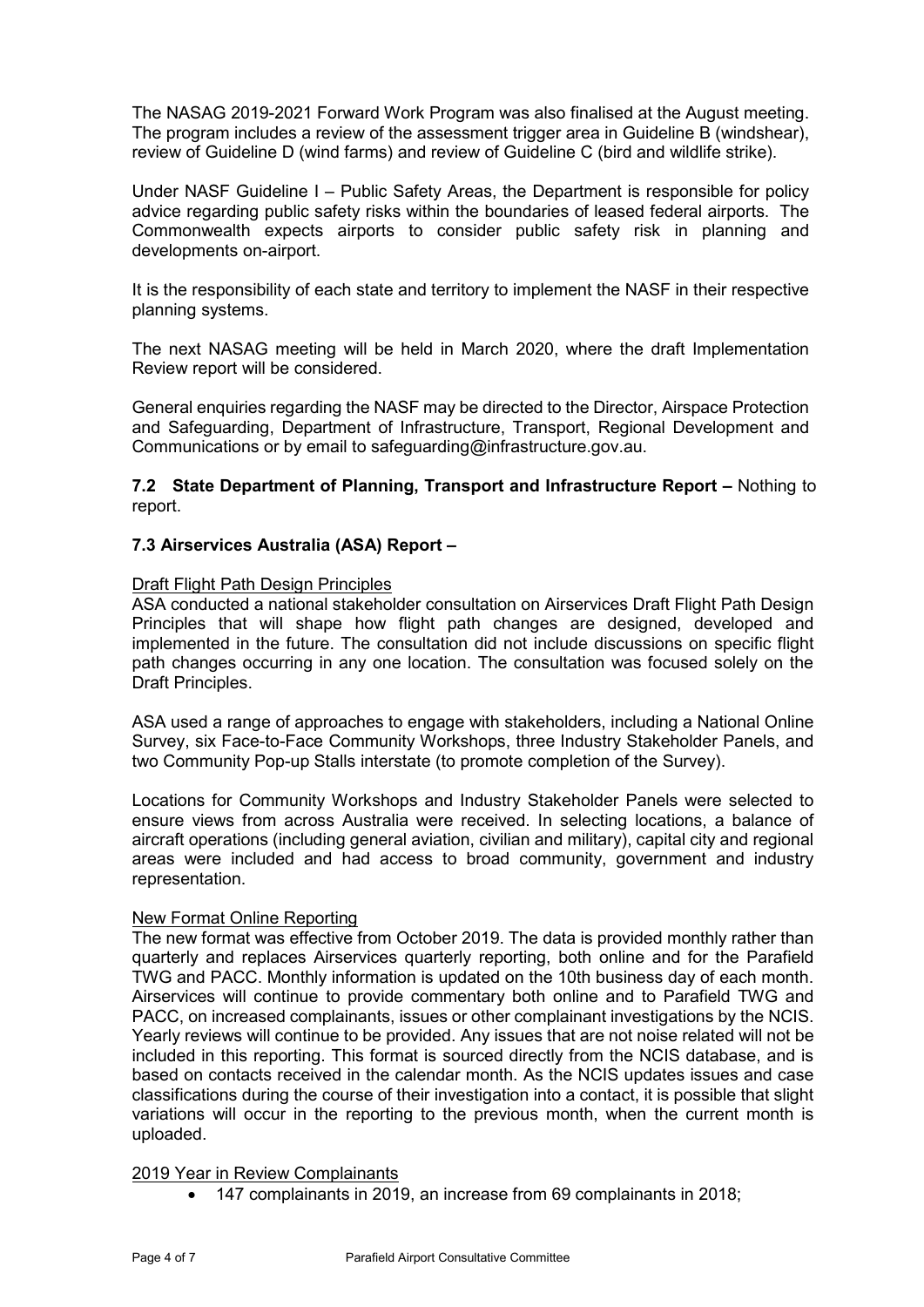- Complainant numbers began to increase in Q4 2018 and the trend continued each quarter of 2019;
- 113 new complainants contacted the NCIS in 2019 and these accounted for 77% or all complainants in 2019;
	- $\circ$  Fixed wing circuit training was the main concern of these complainants;<br>  $\circ$  The majority of new complainants reside in suburbs not newly overflown
	- The majority of new complainants reside in suburbs not newly overflown;
- Fixed wing circuit training remains the main issue affecting 92% of complainants;
- General aviation aircraft concerned 12 complainants, and these were concerned with the standard flight routes to and from the airport;
- Night movements concerned two complainants and emergency services concerned one complainant;
- 18 separate suburbs recorded concerns with aircraft operations from Parafield Airport;
- Five suburbs recorded a single complainant;
- Mawson Lakes recorded the most complainants (48); 37 or 80% were new complainants;
- Sixteen suburbs recorded new complainants, those recording the most besides Mawson Lakes were:
	- o Parafield Gardens (11)
	- o Gulfview Heights (10)
	- o Pooraka (7)
	- o Salisbury (6)
	- $\circ$  Para Hills (5).

A detailed Airservices online noise reporting can be accessed here <http://www.airservicesaustralia.com/aircraftnoise/airports/>

The method to lodge a complaint or make an enquiry about aircraft noise or operations with Airservices Noise Complaints and Information Service (NCIS) were noted:

- directly via **[WebTrak](http://www.airservicesaustralia.com/aircraftnoise/webtrak/)** [www.airservicesaustralia.com/aircraftnoise/webtrak/](http://www.airservicesaustralia.com/aircraftnoise/webtrak/) using Airservices **[online form](https://complaints.bksv.com/asa)** –
- [www.airservicesaustralia.com/aircraftnoise/about-making-a-complaint/how-to](http://www.airservicesaustralia.com/aircraftnoise/about-making-a-complaint/how-to-make-a-complaint/)[make-a-complaint/](http://www.airservicesaustralia.com/aircraftnoise/about-making-a-complaint/how-to-make-a-complaint/)
- **by calling** 1800 802 584 (freecall). The hotline is staffed Monday to Friday, excluding public holidays, from 9 am-5 pm Sydney time.
- **by fax** (02) 9556 6641 or<br>by **mail** –
- by **mail** Noise Complaints and Information Service PO Box 211, Mascot NSW 1460

### **7.4 Aircraft Noise Ombudsman Report –** Nothing to report.

### **7.5 Flight Training Adelaide (FTA) Uni SA Aviation Academy Report –** Nothing to report.

**7.6 Bruce Hartwig Flying School Report –** Nothing to report.

# **8.1 PLANNING AND LOCAL GOVERNMENT REPORTS**

### **8.1 Planning Co-ordination Forum (PCF) Report –**

Aside from the usual business of the Forum, the focus was on an update from the Department of Planning, Transport & Infrastructure in relation to the State's Planning & Design Code (The Code) – specifically in relation to airport operations and surrounding development controls. It was noted draft comments close next Friday (28 February 2020) and then another round of consultation will occur.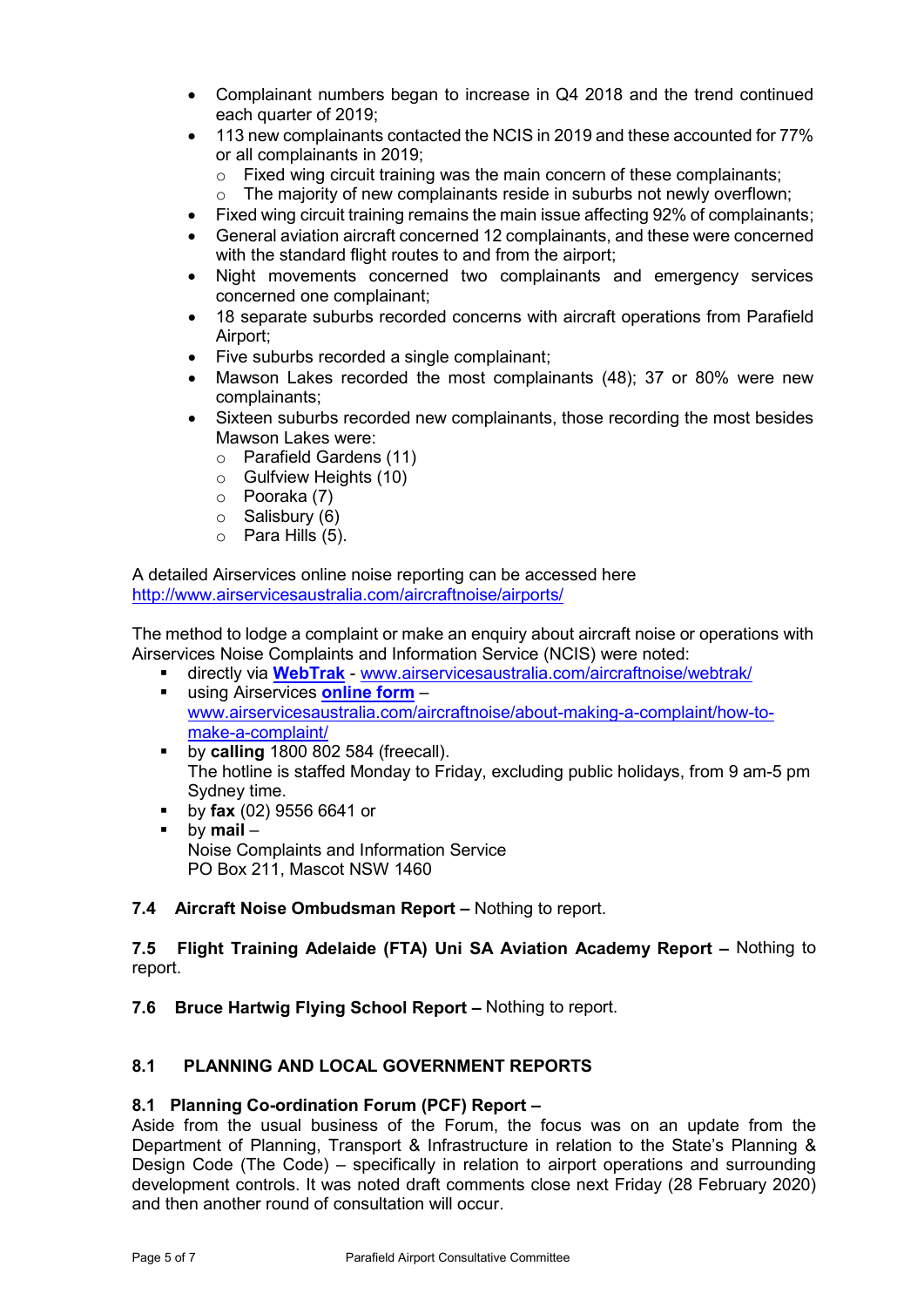**8.2 City of Salisbury –** Water Harvesting Scheme Update 2019/20 – as at 30 December 2019. 101ML of recycled stormwater has been provided from the Parafield ASR scheme to community and commercial customers across Salisbury so far this financial year. In the period 1 July 2019 to 30 December 2019, Salisbury Water has treated and injected 229ML at Parafield Airport.

The Council noted a planning reform submission has been submitted and has raised their concerns.

**8.3 City of Tea Tree Gully –** Nothing to report.

## **8.0 OTHER / NEW BUISNESS –**

A question was asked if aircraft will be using GBAS for landing (possibly replacing OLS) and if the new training facility at Wellcamp Airport will use this technology. It was noted no recent discussion have been had about this at ASA.

An electric aircraft was trialled at Parafield Airport. Parafield is excited about the prospect of electric aircraft and will follow the progress of the trial.

## **9.0 PRESENTATIONS**

### **9.1 PFAS Update**

A map was shown to the Committee members of the groundwater well sites and monitoring sites. It was noted that the risk to human health is low off airport and an additional 3 wells have been installed for testing to confirm this.

### **10.2 Carbon Footprint Calculation**

As part of our Climate Action, the Airport's carbon footprint is calculated. When calculating the carbon footprint, the operational organisation boundary is set and data collected (tally items which omit carbon). PAL achieved level 3 'optimisation' since 2015. To achieve this level, it requires reduction in scope 1 and 2 and engage with scope 3 to influence.

The Primarily PAL emissions associated with:

- Scope  $1 \text{fuel}$ ;
	- Emergency generators;
	- Vehicles;
- Scope  $2$  electricity;
	- PAL electricity.

The Airport has undertaken a number of initiatives to reduce our carbon footprint:

- Electric vehicles;
- New efficient diesel vehicles;
- Solar on several buildings;
- LED lighting upgrades; and
- HVAC upgrades.

It was noted that the PAL carbon footprint is low compared to other Airports and this data is reported annually in our Annual Report. It was also noted that PAL was the first training school to get an accreditation level 3.

#### **10.3 Update on the flight movements study**

Please refer item 6.4